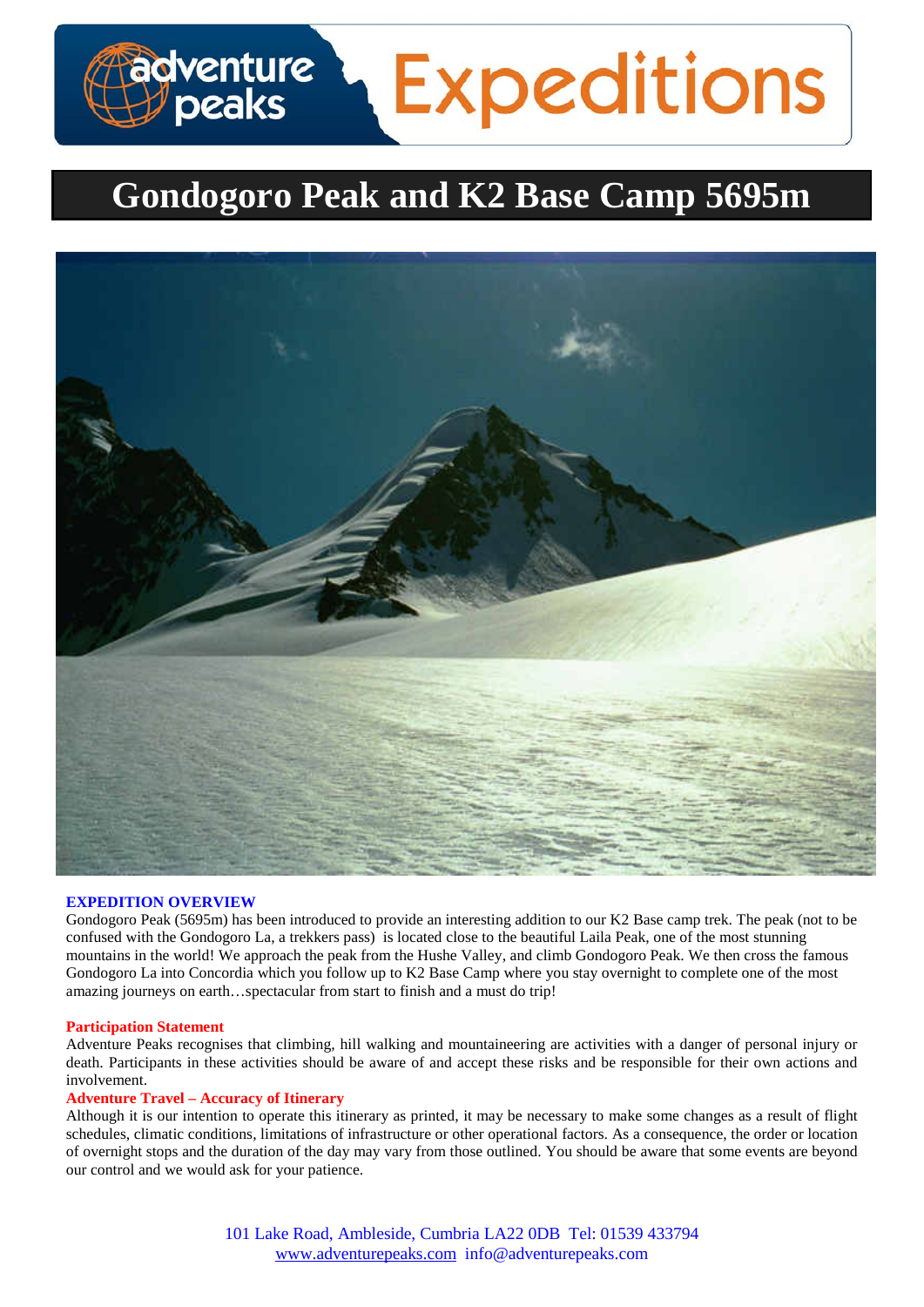#### **OUTLINE ITINEARY**

This is a suggested ideal itinerary, changes may well be necessary according to weather, client fitness and rate of acclimatisation as well as difficulties with transportation. A number of rest days are programmed and these are an important part of our structured acclimatisation programme. This does not mean you shouldn't do anything – non strenuous walks around the camp, gaining some height and then descending again is likely to be beneficial if you feel you have the energy

**Days 1/2** Depart UK arriving Islamabad the next day. Transfer to the hotel.

**Day 3/4** We fly to Skardu and enjoy a free day there. (Depending on the political situation in the area, if the weather doesn't allow the flight we may make the 2-day drive up the Karakoram Highway (the old silk route) which is just as spectacular.) Free day in Skardu if we fly.

**Day 5** We travel to Hushe by Jeep along a narrow winding trail. The road can quite often suffer from erosion causing it to close quite often, in which case we must walk.

**Day 6** Acclimatisation walk to Mashabrum base camp at 4380m

**Day 7** Today with porter support we leave Hushe, the last inhabited village, to trek up the Gondogoro Valley by the East bank of the Hushe River. We camp at Saitcho a lovely spot at the junction of the Gondogoro and Charakusa Valleys by a beautiful lake directly opposite the ice fall which tumbles down from the Mashabrum La

**Day 8-9** We continue up the valley passing the beautiful Laila Peak and many other stunning 6000m Peaks to reach Gondogoro base camp.

**Day 10** Ascent of Gondogoro Peak 5750m Technically straight forward but with a summit that gives a panorama of Mashabrum, Chogolisa, Hidden Peak, Trinity Peak and of course the spear like Laila Peak! Return to Gondogoro base camp.



Descending from the summit of Gondogoro Peak

**Day 11** Climb to Gondogoro La high Camp.



**Day 12** Cross the Gondogoro La to Ali camp

**Day 13** Ali camp to Concordia, Here we are at the junction of the Baltoro, the Goodwin Austen and the Broad Peak glaciers. Within sight to the north and east are four of the world's 8000m peaks, and a further 37 peaks in excess of 6500m! Where else in the world would a mountain lover dream to be? *5 to 6 hours walking.*

**Day 14** We continue on up to the K2 base camp, passing Broad Peak camp on the way. Overnight at K2 Base Camp. *5 to 6 hours walking.*

**Day 15** We spend the morning at K2 base camp before returning to Concordia.

**Day 16** Heading south we descend down to Goro camp site passing Masherbrum and the impressive Muztagh Tower.

**Day 14**, Today we say goodbye to the sights of the great 8000m peaks that have dominated the skyline over the past few days, instead we get the great rock towers; Trango and the 'Nameless Tower'. Overnight at Urdukas (3,950 m )

**Day 15** Descend to vegetated and green Paiyu camp site not stopping at Khobrse on the way down as we are now well acclimatized and the walk down is not as hard as going up and much quicker.

**Day 16** We stop at Julla which is the place of crossing the Domurda River. 6-7hrs

**Day 17**, We return to Korofong camp site after crossing the Domurda River. 6-7hrs

**Day 18** We return to the 'metropolis' of Askolie! Well, at least it feels like one after being on the Baltoro.

**Day 19**, Jeep drive back to Skardu ( 2,500 m 8,200 ft):.for a hot shower and a warm comfortable bed!

**Day 20/21** Flight or a 2-day drive to Islamabad. Free day in Islamabad if flying.

**Days 22/23** Depart Islamabad

101 Lake Road, Ambleside, Cumbria LA22 0DB Tel: 01539 433794 [www.adventurepeaks.com](http://www.adventurepeaks.com/) info@adventurepeaks.com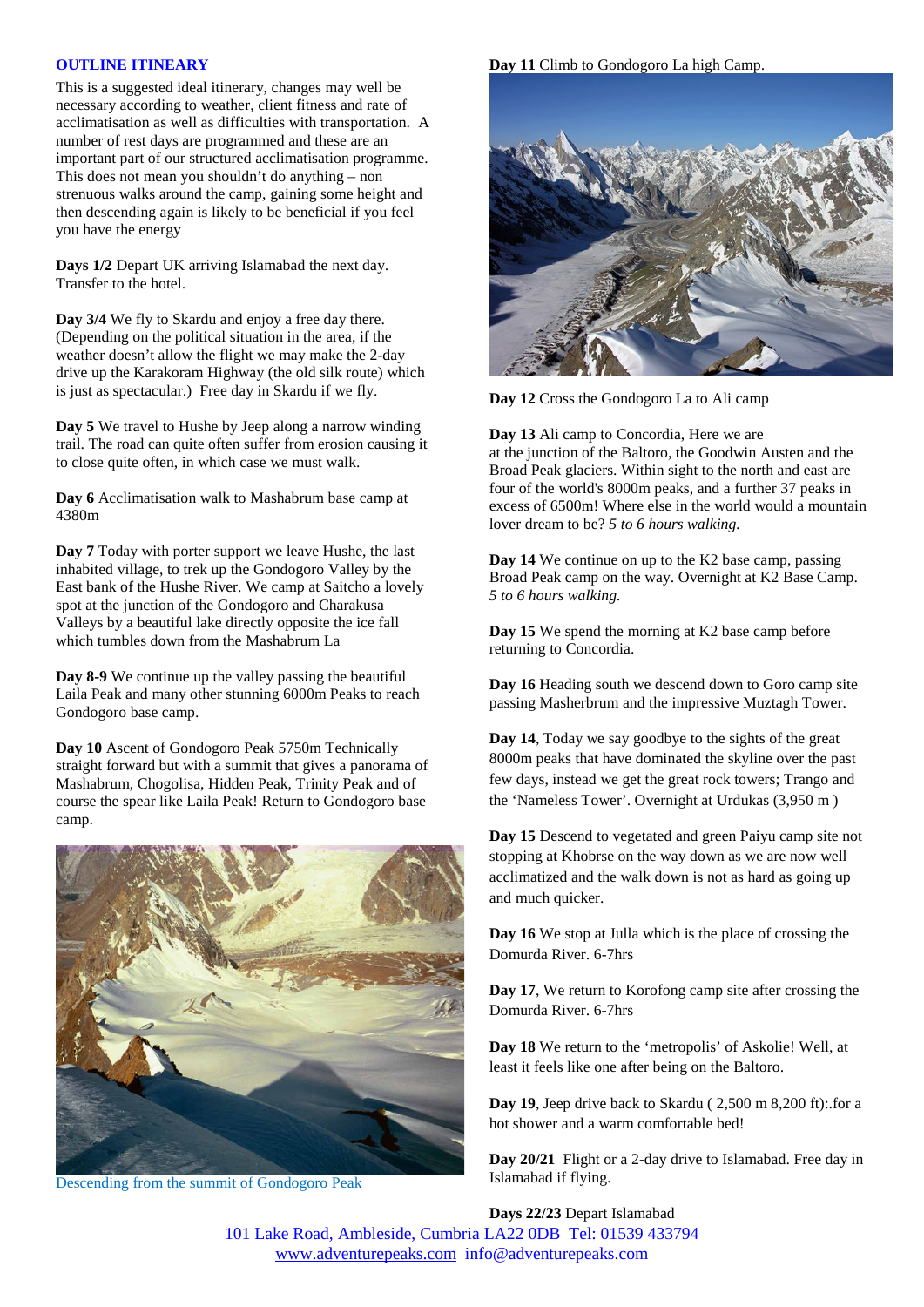

# **PREVIOUS EXPERIENCE**

You should ideally have previous altitude experience to at least 4000m and have previous winter walking skills with crampons.



# **WHAT IS INCLUDED**

- Internal flights to Skardu
- British Expedition Leader (Local leader for smaller groups)
- All permits, charges, importation taxes and levies payable to the Government of Pakistan in connection with the expedition.
- All hotel and other accommodation as per the itinerary up to and including two nights accommodation on our return to Islamabad.
- All tents, ropes and other communal equipment necessary for the climb.
- Medical safety equipment and supplies
- Satellite telephone
- All food, fuel and cooking equipment.
- All trucks, jeeps, porters, base camp workers. Base Camp services., cooks, cook boys, tents, seating etc.

### **EXTRA COSTS**

You will spend very little extra once we are on trek, so the extra costs will be restricted to the odd hotel meal at the start and finish of the trek. It is also traditional to tip the local

staff including the porters, guides and cook staff. These folk work incredibly hard and will do almost anything to help you out along the trek. You will probably want to make a reasonably generous tip at the end of the trek and we recommend allowing about \$80 for this.

## **WHAT IS NOT INCLUDED**

- Air Travel to Islamabad
- Personal climbing clothes and equipment.
- Personal insurance, visas and inoculations, food whilst the team is in Islamabad.
- Personal medical supplies and personal use of communication equipment.
- Porter Tips/Bonus.
- Costs associated with leaving the expedition early or delays, such as extra nights accommodation.

### **CATERING ARRANGEMENTS**

Food on the trek is excellent and designed to stimulate your appetite and keep you going despite frequent altitude induced loss of appetite. Breakfast includes porridge and cereal followed by eggs (fried, boiled poached or omelettes) and either bread or chapattis with jam, honey, peanut butter etc. Lunch starts with juice followed by a hot meal which may include some of the following: chips, rice, lentils, vegetables, salad, sandwiches, beans, tinned fish and tinned meat. Dessert is usually fresh or tinned fruit and tea. The evening meal always starts with soup (often with a healthy dose of garlic to aid acclimatisation) accompanied by poppadums, popcorn or prawn crackers. The main meal varies from local style – Curry, Dal Bhat (rice and lentils with an onion and vegetable sauce), stews etc. to western style, chips, pasta and even pizza! Desserts are equally appealing and include apple pie, cake, custard etc. You will not be hungry!



#### **INSURANCE**

Insurance which covers mountain rescue, helicopter evacuation and medical expenses is **essential**. We will require a copy of your insurance prior to departure.

# **EQUIPMENT**

A detailed equipment list is provided on booking. Specialist items such as sleeping bags, high altitude boots and down jackets can be hired or purchased with a 15% discount .

#### **BAGGAGE**

For your own comfort, travel light. Normally airlines restrict baggage to 20kg but you will be wearing boots and one set

101 Lake Road, Ambleside, Cumbria LA22 0DB Tel: 01539 433794 [www.adventurepeaks.com](http://www.adventurepeaks.com/) info@adventurepeaks.com